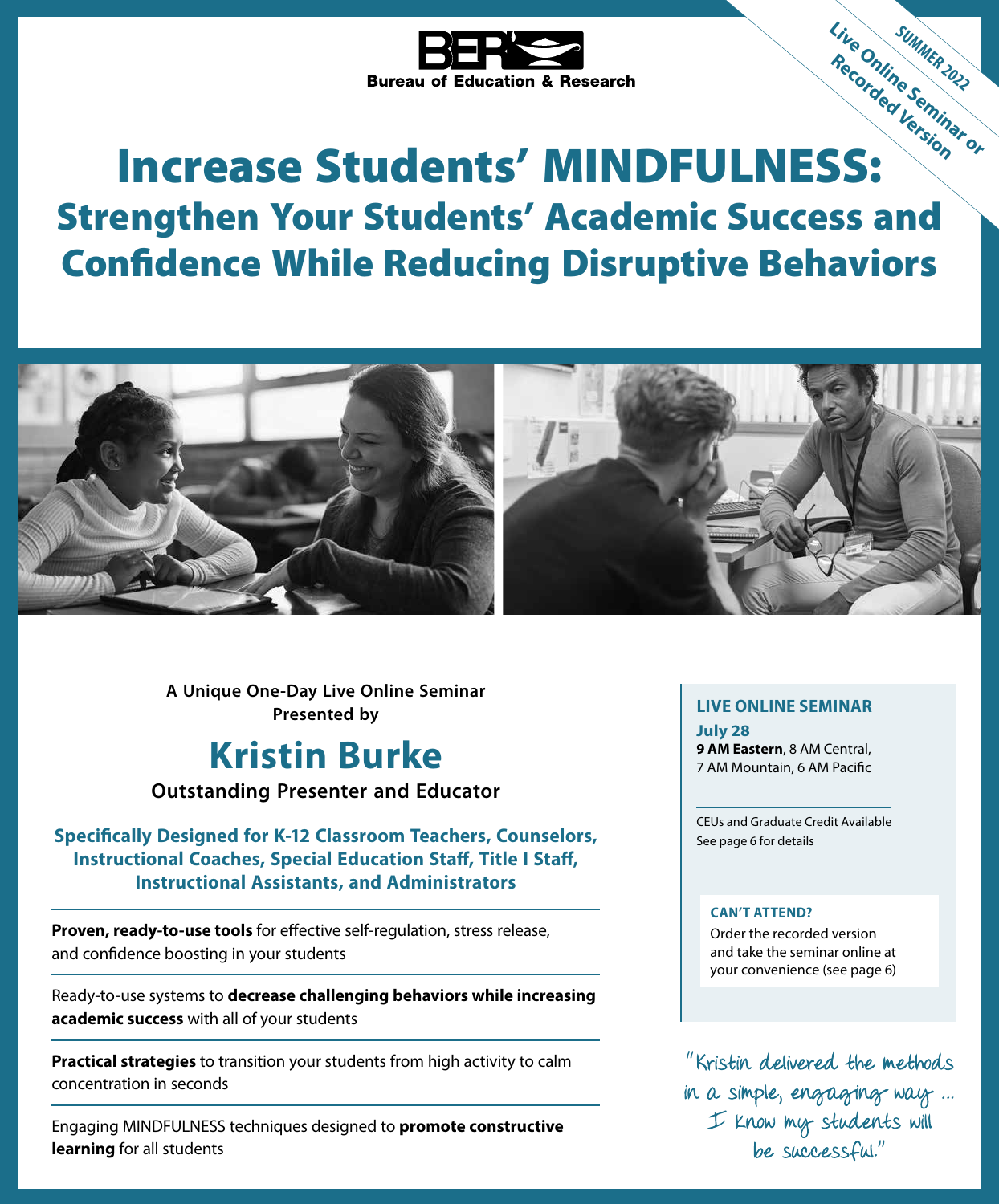# **Ten Key Benefits of Attending**

"Kristin presented a very rich, in-depth seminar. I learned many new strategies and techniques and I now have a renewed sense of inspiration."



#### **Who Should Attend**

K-12 Classroom Teachers, Counselors, Instructional Coaches, Special Education Staff, Title I Staff, Instructional Assistants, and Administrators

#### **1. Decrease Distracting Behaviors**

Ideas to boost confidence in your students while creating a sense of calm and empowerment through MINDFUL practices and routines

- **2. Ready-to-Use Opening Routines to Start Each Day with Increased Focus** Many students can't get past the challenges they bring with them to class … Learn how to break the cycle of entering with negativity
- **3. Using MINDFULNESS Strategies to Maximize Learning Time and Engagement** Learn easy-to-use strategies to develop MINDFULNESS without taking away from time-on-task or adding to your already-full-plate

#### **4. Level the Playing Field for Disruptive Learners**

MINDFULNESS increases confidence leading to self-awareness, self-regulation and better behavior

- **5. Cultivate a Classroom Where Interactions are Receptive Rather than Reactive** Discover strategies to reduce anxiety or high emotional exchange and apply them practically and immediately
- **6. Develop Complete Thinking and Self-Awareness with MINDFULNESS as a Cornerstone of Your Cohesive Community**

Watch academic success soar as a direct result of using MINDFULNESS in your classroom

- **7. Integrate Strategies to Stimulate Student Attention Skills** Learn the tools needed to reduce anxiety and increase focus without distracting others or disrupting the classroom environment
- **8. Blend MINDFULNESS into Your Transitions and Classroom Expectations, Effectively Increasing Your Available Time-on-Task Throughout Each Day** Equip yourself with a game plan to reach all learners with small inserts of MINDFUL practice, which will impact all learning and your use of time day in and day out for the better
- **9. Link High Standards for Success with More Complete Academic Achievement Through MINDFUL Actions Each Time You Call Your Classroom to Attention** Watch your most challenging students succeed through the use of easy to follow, practical techniques
- **10. Receive an Extensive MINDFULNESS Digital Resource Handbook**

Leave with a digital resource handbook and access to online resources with the newest ideas, strategies, and tips for integrating MINDFULNESS into your classroom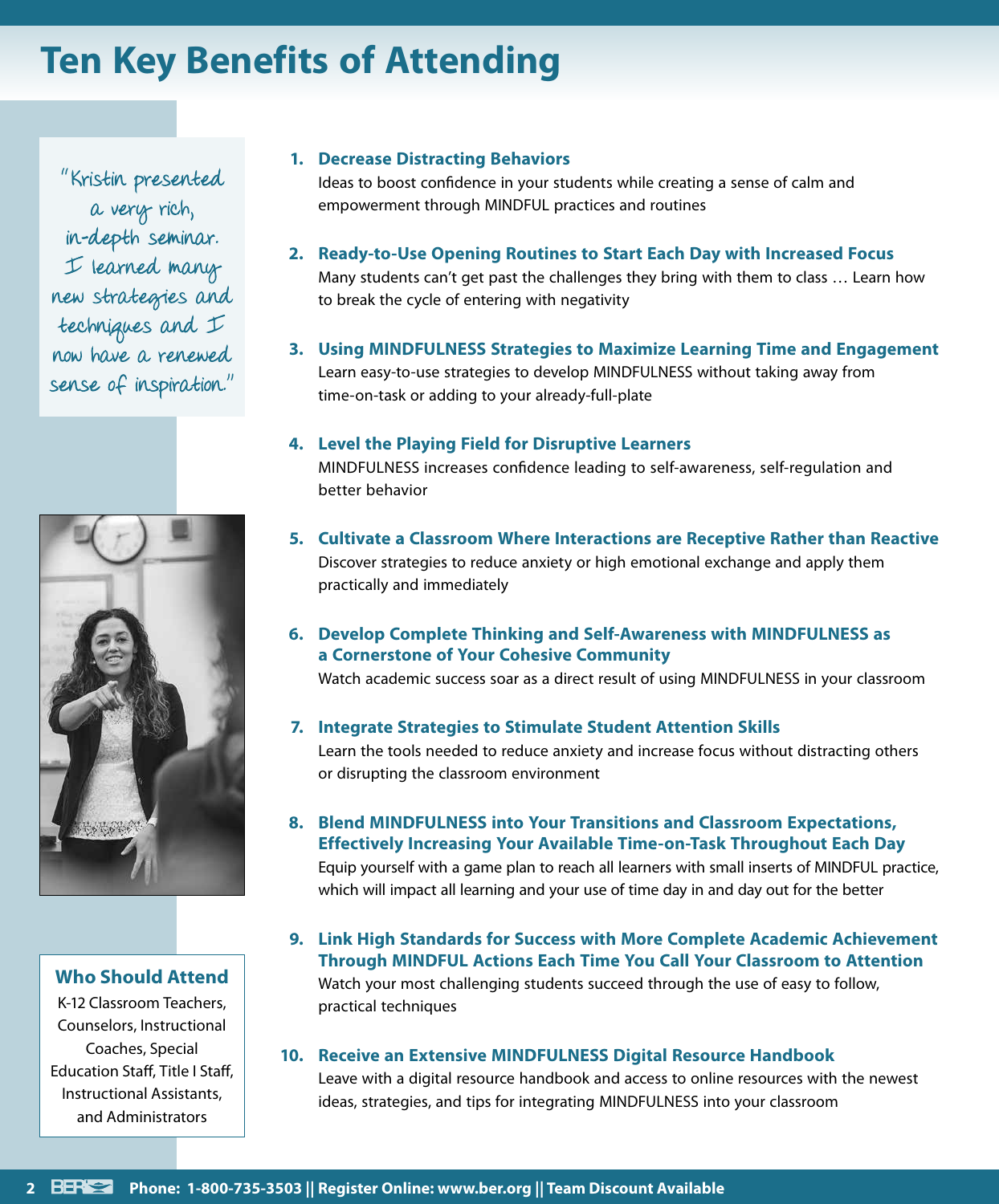# **Outstanding Strategies You Can Use Immediately**

## **What You Will Learn ...**

- **• Use practical MINDFUL strategies** to create a positive environment and reduce challenging and disruptive behavior in your classroom
- **•** Best practices in MINDFULNESS for the classroom to **cultivate confident learners**
- **•** Challenging behaviors dissolve through **MINDFUL motivation**
- **•** Numerous **routines you can use immediately** to increase your effective use of time whether teaching online or in-person
- **• Proven ideas** that have already been applied to K-12 classrooms and students of all ability levels with profound impact
- **•** How mind-body connection the center of MINDFUL strategies is **easily woven into your existing routines** and transitions
- **• Increase resilience** and expand academic success for all of your students
- **• Tap into strategies that lead to self-regulation** and calm attention whether teaching online or in-person
- **•** Academic achievement becomes the natural focal point of your classroom after establishing a culture of MINDFULNESS … leave with **immediately applicable strategies**
- **• Attention shifts with MINDFUL strategies** supporting each learner upon arrival to your classroom
- **•** Confidence and attention shift for your learners in a **MINDFUL classroom community**
- **•** Tested and proven strategies to **increase academic success** and reduce anxiety in your classroom
- **• Increase time-on-task and decrease negative attention-seeking behaviors** in your most challenging students





"This was a great experience! It has given me new ideas and a wealth of new resources  $I$  can use. Thank you!"

## **Practical Ideas and Strategies**

This engaging and interactive seminar will provide innovative techniques for strengthening the learning of all of your students in easy-to-use yet highly effective ways. **Kristin Burke** understands how MINDFULNESS can be a powerful tool for stress relief, self-regulation and mental clarity for all of your students whether learning online or in-person. She will share dozens of ways to incorporate MINDFULNESS into your existing program. As teachers, we do not have any control over what our students walk into the door with each day mentally and emotionally – this is where a disconnect can occur, no matter how well structured and supportive our learning environments really are. Now you can integrate innovative strategies that your students can lean on to improve their learning. Discover classroom-proven techniques that are easy to integrate into your existing classroom culture. Learn how to decrease disruption and increase calm and clarity … leading to a significant increase in attentiveness, maximizing the use of each school day minute. Watch your students begin to soar when MINDFUL tools become natural habits in your classroom. You will leave this seminar with a new toolkit to help your students improve their classroom behavior, build greater confidence and enhance their academic success.

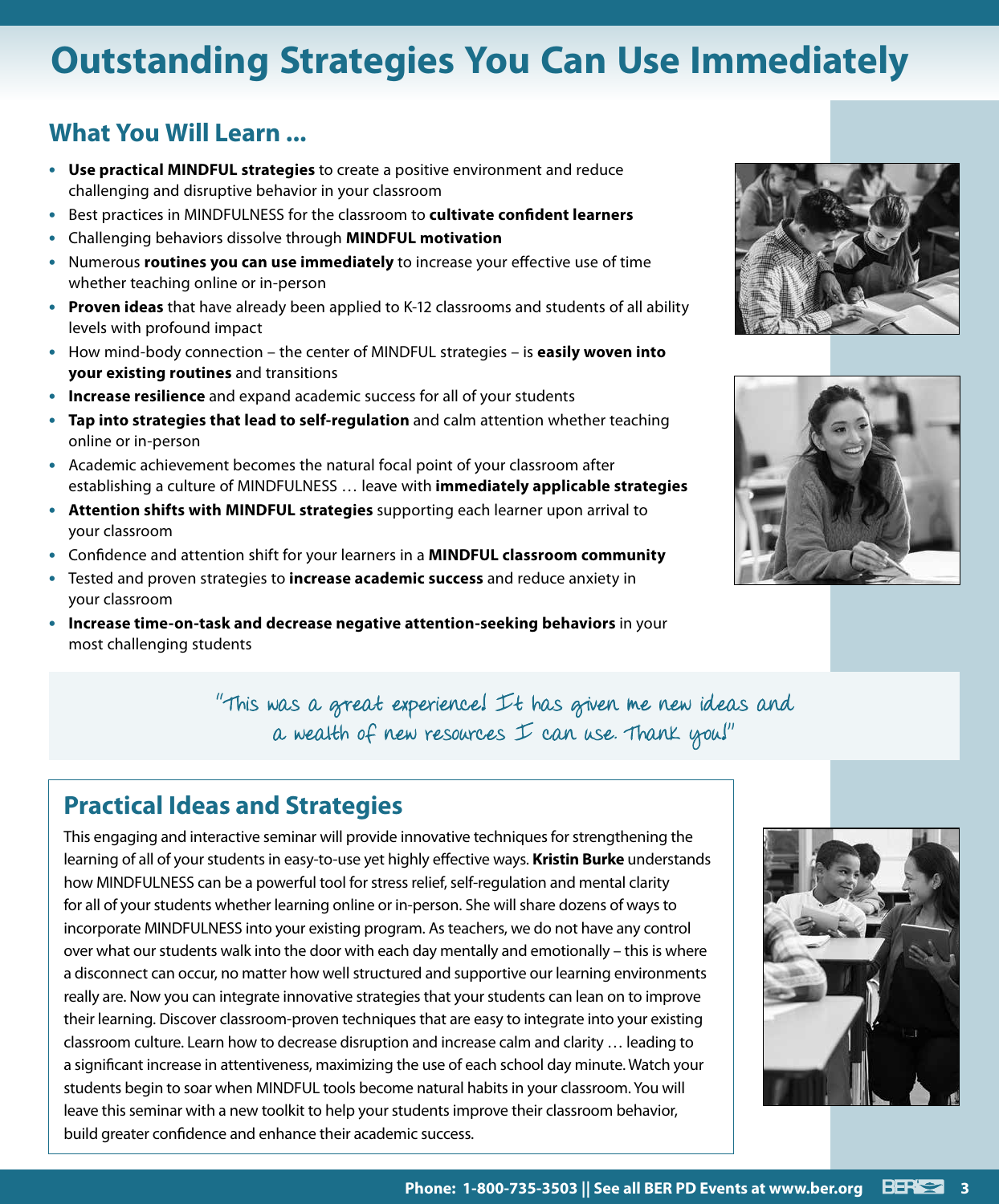# **A Message From Seminar Leader, Kristin Burke**



#### **Uniquely Qualified Instructor**

**KRISTIN BURKE** is a dynamic and enthusiastic presenter and an experienced educator. Invited to speak at wellness conferences, college campuses and K-12 schools, Kristin shares her expertise on working with disruptive students in a variety of settings. She believes that equipping students with tools to regulate their emotions, reduce their stress and improve their focus is a survival skill for today's learners and schools and districts must respond to this need to maximize students' success. Drawing on her experiences with elementary and secondary students, Kristin developed and tested her practical strategies on MINDFULNESS in the classroom*.*  She is also the author of *Increase Students' MINDFULNESS: Strengthen Your Students' Academic Success and Confidence While Reducing Disruptive Behaviors (K-12)*, the digital resource handbook you will receive at the seminar. **Kristin's knowledge, experience and expertise in mindful practices translate into a seminar that is jam-packed with great ideas you will want to use immediately to improve student behaviors and increase learning!**

Dear Colleague:

With new technologies, fast-paced lives and increased demands, students in today's online and in-person classrooms enter needing strategies to decrease stress while increasing focus and learning. Even from the start of my career, I knew my students needed something beyond academics. At first, I wasn't sure what was missing. I just knew that something was. I could see in my students a high level of stress with low level skills for self-regulation. This led to my exploration of how mindfulness impacts our students' ability to focus, reduce stress and increase learning and the development of my seminar, *Increase Students' MINDFULNESS: Strengthen Your Students' Academic Success and Confidence While Reducing Disruptive Behaviors (K-12).*

During our day together, you will receive suggestions and examples of MINDFUL strategies with roots in decades of practice, and intuitive benefit for all of your students whether learning online or in-person. You will have a chance to apply some strategies to our immediate experience, and then weave these strategies into your unique classroom community. Drawing on my classroom experience and my work with colleagues, I will share with you dozens of easy-to-use, classroom-tested strategies that you can immediately take ownership over and easily implement in your classroom right away.

I am thrilled to invite you into this new way of approaching your classroom routines and habits to better support your students as they enter your classroom with a wide array of needs. Join me in learning how to change the behaviors of your students for the better – changes that will positively impact them in your classroom and beyond. I am so excited to begin supporting YOU as you learn how to support your students with MINDFULNESS.

Sincerely,

Kristin Bruke

Kristin Burke

**P.S.** The focus of our day together will be on **practical, classroom-tested strategies** that are easy to implement right away!

"During our day together, you will receive suggestions and examples of MINDFUL strategies with roots in decades of practice, and intuitive benefit for all of your students."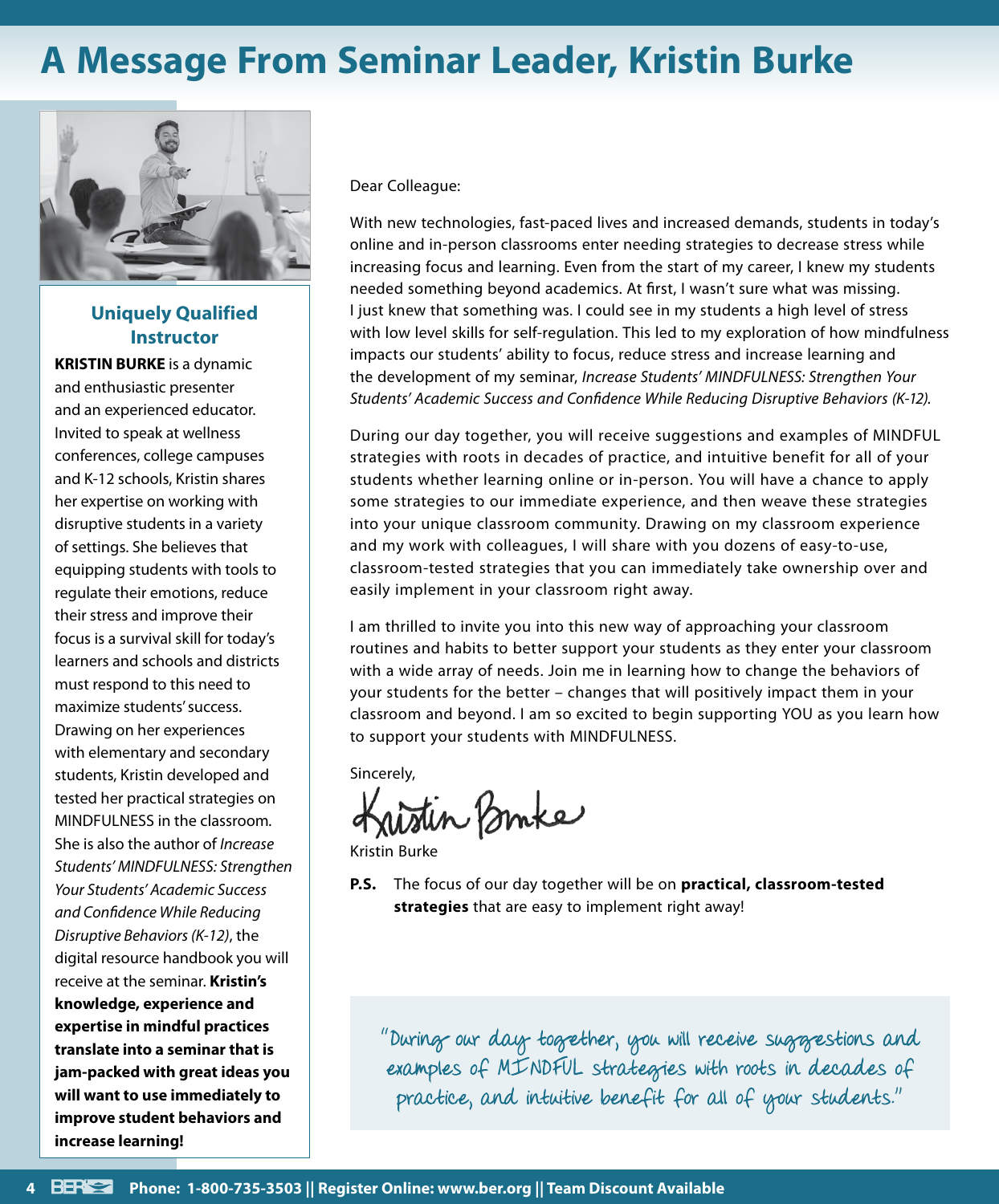# **What Your Colleagues Say About Kristin Burke**

*"I LOVED learning from Kristin and learned many techniques for breathing and calming to use with my students."*

*"I learned various breathing techniques to incorporate into my kindergarten classroom. My students are going to love them!"*

*"Kristin's mindfulness lessons are easy to incorporate throughout the day. I appreciate the quick strategies she taught me to use with my students to help them calm themselves, refocus and reenergize."*

*"I enjoyed this seminar. LOVED the mindfulness activities and strategies."*

*"Kristin was excellent! It is clear that she loves what she does and has proven ideas to support all students."*



# **About BER Seminars**

#### **Outstanding Instructors**

All programs are led by outstanding, top-rated BER national trainers.

#### **Extensive Digital Resource Handbook**

You'll receive an extensive digital Resource Handbook full of practical strategies and resources.

#### **Highly Interactive**

You'll be able to ask questions, consult with the instructor, and share ideas with other participants.

#### **Program Guarantee**

As we have for 44 years, we guarantee the high quality of our programs. If you are not satisfied, we'll give you a 100% refund.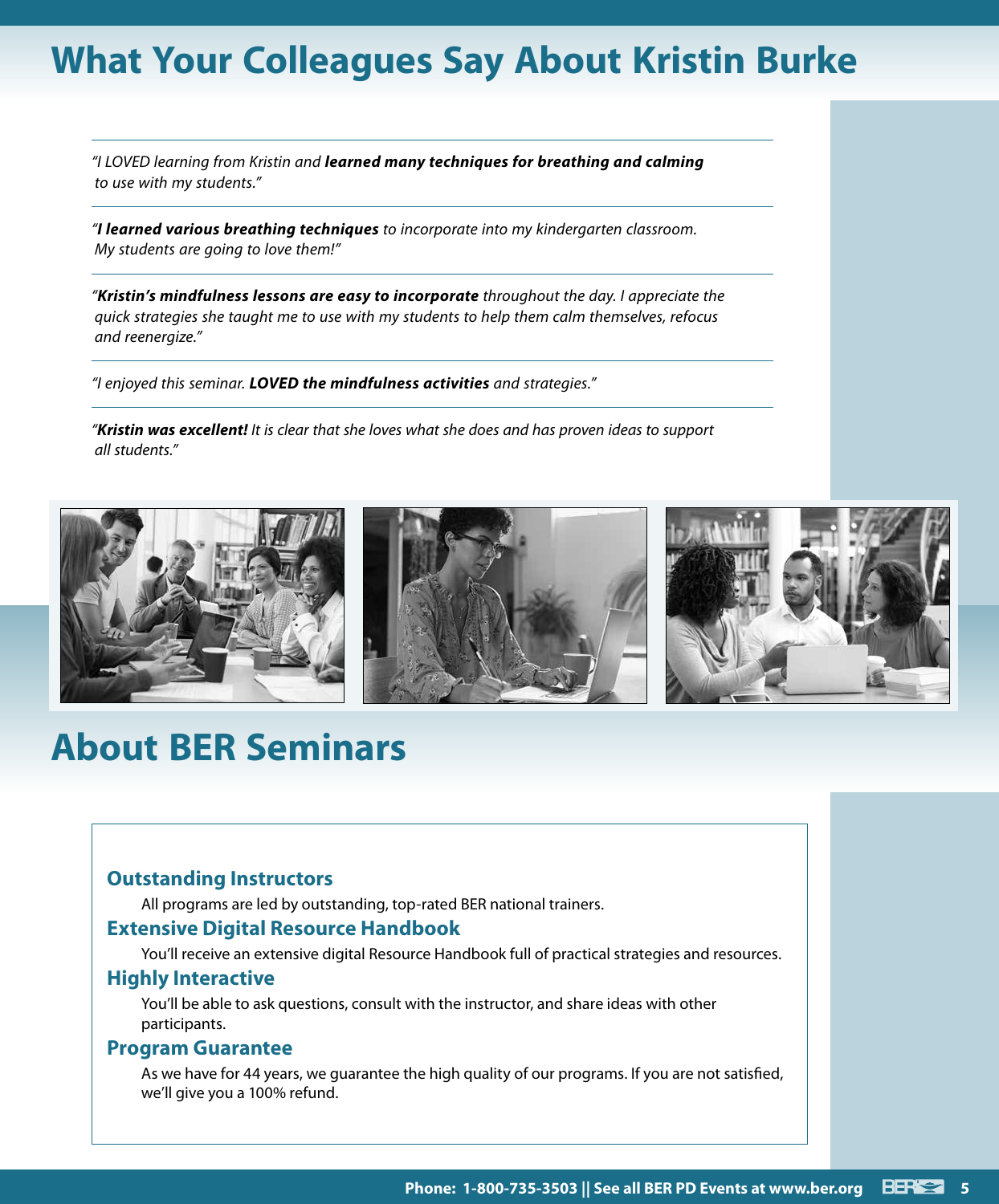# **Special Benefits of Attending**



"Kristin gave us a great variety of useful information! It was a day of insight into mindfulness and how it positively impacts all students."

### **On-Site Training**

Most BER seminars can be brought to your school or district in-person or online. See the options at www.ber.org/onsite or call 877-857-8964 to speak to one of our On-Site Training Consultants.

#### **Extensive Mindfulness Digital Resource Handbook**

Each participant will receive an extensive digital resource handbook giving you access to countless strategies. The handbook includes:

- Practical strategies to establish calm and clarity
- Ideas to empower your students with habits that increase confidence and establish self-regulation for success
- Strategies to increase focus and purposeful learning
- Discover ways to decrease distracting behaviors with MINDFUL habits
- Ways to cultivate a classroom where interactions are receptive rather than reactive

#### **Share Ideas with Other Educators**

This seminar provides a wonderful opportunity for participants to share ideas with other educators interested in incorporating mindfulness into their classroom.

#### **Consultation Available**

Kristin Burke will be available to answer your specific questions and the unique needs of your own program.

#### **Meet Inservice Requirements / Earn State CEUs**

Participants of Live Online Seminars and those completing the Recorded Version online can receive a certificate of participation that may be used to verify five continuing education hours. For details about state CEUs available, visit www.ber.org/ceus.

#### **Earn One to Four Graduate Semester Credits**



Global Anonprofi

Up to four graduate level professional development credits are available with an additional fee and completion of follow up practicum activities. Details for direct

enrollment with University of Massachusetts Global, will be available at this program.

## **Can't Attend?**

## **Other Professional Development Options:**

#### **DA Recorded Version of the Seminar**

A video recorded version of this seminar will be available to take online at your convenience. You'll have access to the entire course and to the extensive digital resource handbook. Optional CEUs and graduate credit available. To enroll, see registration form on page 7.

#### ĿА **Related On-Demand Online Courses**

A related On Demand Video-Based Online Learning course, *Motivation, Mindset and Grit: Practical, Proven Strategies to Increase Learning,* for Grades K-12*,* is available for immediate registration. To enroll, visit www.ber.org/online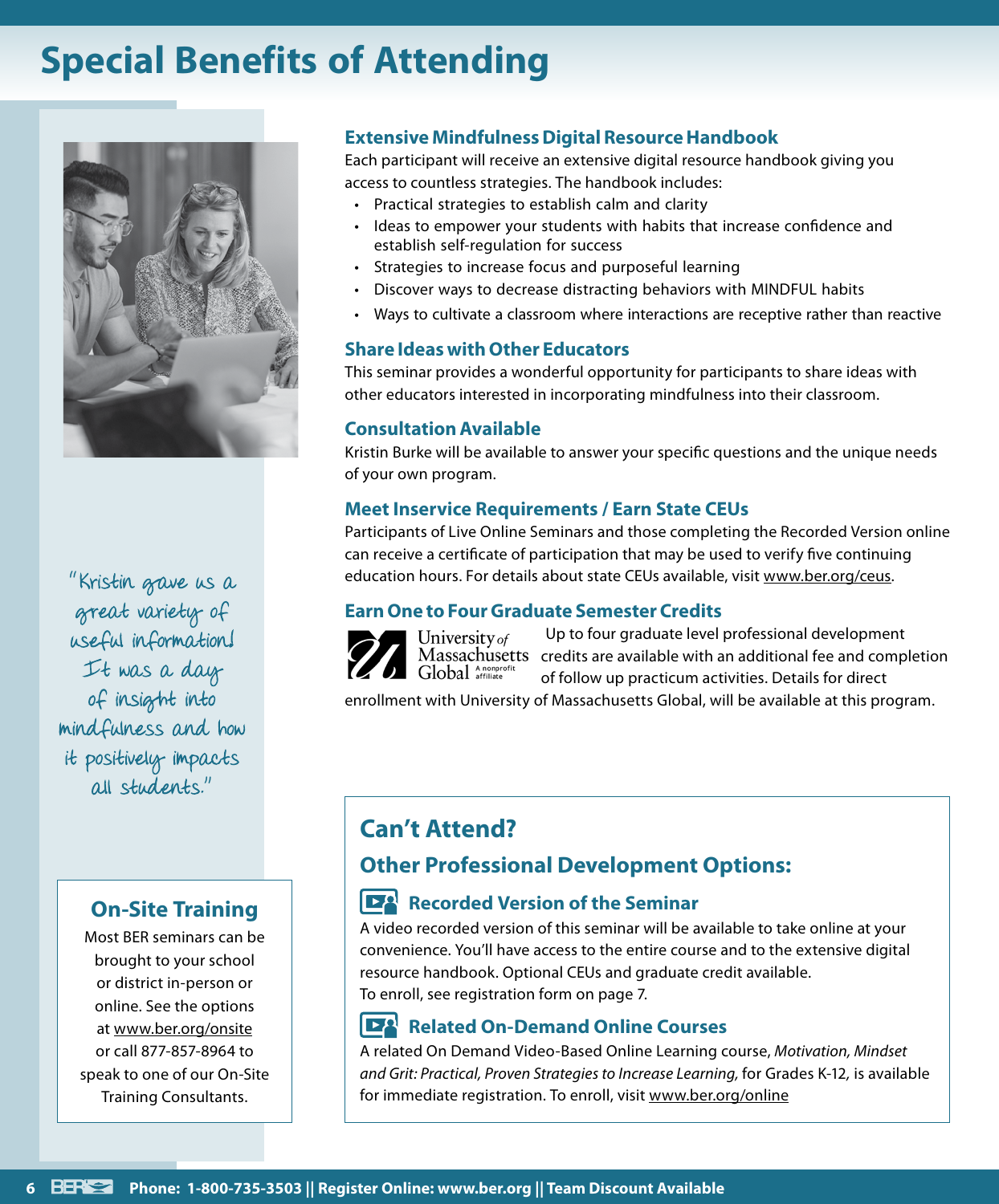## Increase Students' MINDFULNESS: **Strengthen Your Students' Academic Success and Confidence While Reducing Disruptive Behaviors**

| <b>Registration (LFX2M1)</b>                                                                                                                                                                                                                      | <b>FIVE EASY WAYS TO REGISTER:</b>                                                                                                                                                                                                                                                                  |
|---------------------------------------------------------------------------------------------------------------------------------------------------------------------------------------------------------------------------------------------------|-----------------------------------------------------------------------------------------------------------------------------------------------------------------------------------------------------------------------------------------------------------------------------------------------------|
| □ 1. Live Online: July 28, 2022 (Start time: 9 AM Eastern)                                                                                                                                                                                        | 40<br><b>REGISTER ONLINE at: www.ber.org</b>                                                                                                                                                                                                                                                        |
| $-$ or $-$<br>$\Box$ 2. I'd like to order the recorded version of this seminar                                                                                                                                                                    | <b>EMAIL this form to: register@ber.org</b>                                                                                                                                                                                                                                                         |
| <b>FIRST NAME</b><br>M.I.<br><b>LAST NAME</b>                                                                                                                                                                                                     | PHONE toll-free: 1-800-735-3503<br>(Weekdays 5:30 am - 4:00 pm Pacific Time)                                                                                                                                                                                                                        |
|                                                                                                                                                                                                                                                   | FAX this form to: 1-425-453-1134                                                                                                                                                                                                                                                                    |
| POSITION, SUBJECT TAUGHT<br><b>GRADE LEVEL</b>                                                                                                                                                                                                    | <b>MAIL this form to: Bureau of Education &amp; Research</b><br>915 118th Avenue SE . PO Box 96068<br>Bellevue, WA 98009-9668                                                                                                                                                                       |
| (Please see list above)<br>SEMINAR LOCATION NUMBER:                                                                                                                                                                                               |                                                                                                                                                                                                                                                                                                     |
| List additional registrants on a copy of this form                                                                                                                                                                                                | <b>Program Hours</b>                                                                                                                                                                                                                                                                                |
| <b>SCHOOL NAME</b>                                                                                                                                                                                                                                | All Live Online Seminars are scheduled 9:00 a.m. - 3:30 p.m. in the time<br>zone indicated. Check in 15 minutes prior. Registrants will be sent login<br>information by email four days before their Live Online Seminar.                                                                           |
| SCHOOL MAILING ADDRESS                                                                                                                                                                                                                            | <b>Fee</b>                                                                                                                                                                                                                                                                                          |
|                                                                                                                                                                                                                                                   | The registration fee is \$279 per person, \$259 per person for groups of                                                                                                                                                                                                                            |
| ZIP CODE<br><b>CITY &amp; STATE</b>                                                                                                                                                                                                               | three or more registering at the same time. Call us at 1-800-735-3503<br>for groups of ten or more. Payment is due prior to the program.<br>Fee includes seminar registration, a certificate of participation and                                                                                   |
| <b>SCHOOL PHONE NUMBER</b><br><b>HOME PHONE NUMBER</b>                                                                                                                                                                                            | an extensive digital resource handbook. The fee is the same for<br>Live Online Seminars or Recorded Seminars.                                                                                                                                                                                       |
|                                                                                                                                                                                                                                                   |                                                                                                                                                                                                                                                                                                     |
| Registration confirmations and login details are sent via e-mail                                                                                                                                                                                  | <b>Cancellation/Substitutions</b><br>100% of your paid registration fee will be refunded if you can't attend                                                                                                                                                                                        |
| E-MAIL ADDRESS (REQUIRED FOR EACH REGISTRANT)                                                                                                                                                                                                     | and notify us at least 10 days before the seminar. Late cancellations<br>made prior to the event date will be refunded less a \$15 service fee.<br>Substitutions may be made at any time without charge.                                                                                            |
| HOME MAILING ADDRESS                                                                                                                                                                                                                              | <b>Program Guarantee</b>                                                                                                                                                                                                                                                                            |
|                                                                                                                                                                                                                                                   | We stand behind the high quality of our programs by providing the                                                                                                                                                                                                                                   |
| <b>CITY &amp; STATE</b><br><b>ZIP CODE</b>                                                                                                                                                                                                        | following unconditional guarantee: If you are not satisfied with this<br>program, we'll give you a 100% refund of your registration fee.                                                                                                                                                            |
|                                                                                                                                                                                                                                                   |                                                                                                                                                                                                                                                                                                     |
| IMPORTANT – PRIORITY ID CODE: ELFX2M1                                                                                                                                                                                                             | <b>Further Questions</b><br>Call the Bureau of Education & Research (800) 735-3503 or visit<br>us online at www.ber.org. The Bureau is North America's leading<br>presenter of PD training for professional educators. Programs<br>are based on sound research, are highly practical in content and |
| <b>METHOD OF PAYMENT - Team Discount Available</b><br>The registration fee is \$279 per person,<br>for teams of three or more registering at the same time, the fee is \$259<br>per person. Payment is due prior to the program. No cash, please. | consistently receive excellent evaluations.                                                                                                                                                                                                                                                         |
| $\Box$ A check (payable to <b>Bureau of Education &amp; Research</b> ) is attached                                                                                                                                                                |                                                                                                                                                                                                                                                                                                     |
| $\Box$ A purchase order is attached, P.O. # $\Box$                                                                                                                                                                                                |                                                                                                                                                                                                                                                                                                     |
| (Be sure to include priority ID code on the P.O.)<br>□ MasterCard<br>$\Box$ VISA<br>$\Box$ Discover<br>$\Box$ Charge my:                                                                                                                          |                                                                                                                                                                                                                                                                                                     |
| MO/YR                                                                                                                                                                                                                                             |                                                                                                                                                                                                                                                                                                     |
| (Found on back of card)                                                                                                                                                                                                                           |                                                                                                                                                                                                                                                                                                     |
| Signature (required for credit card purchases)<br>Please print name as it appears on card                                                                                                                                                         |                                                                                                                                                                                                                                                                                                     |
|                                                                                                                                                                                                                                                   | LFX2M1<br>© 2022 Bureau of Education & Research. All rights reserved.                                                                                                                                                                                                                               |